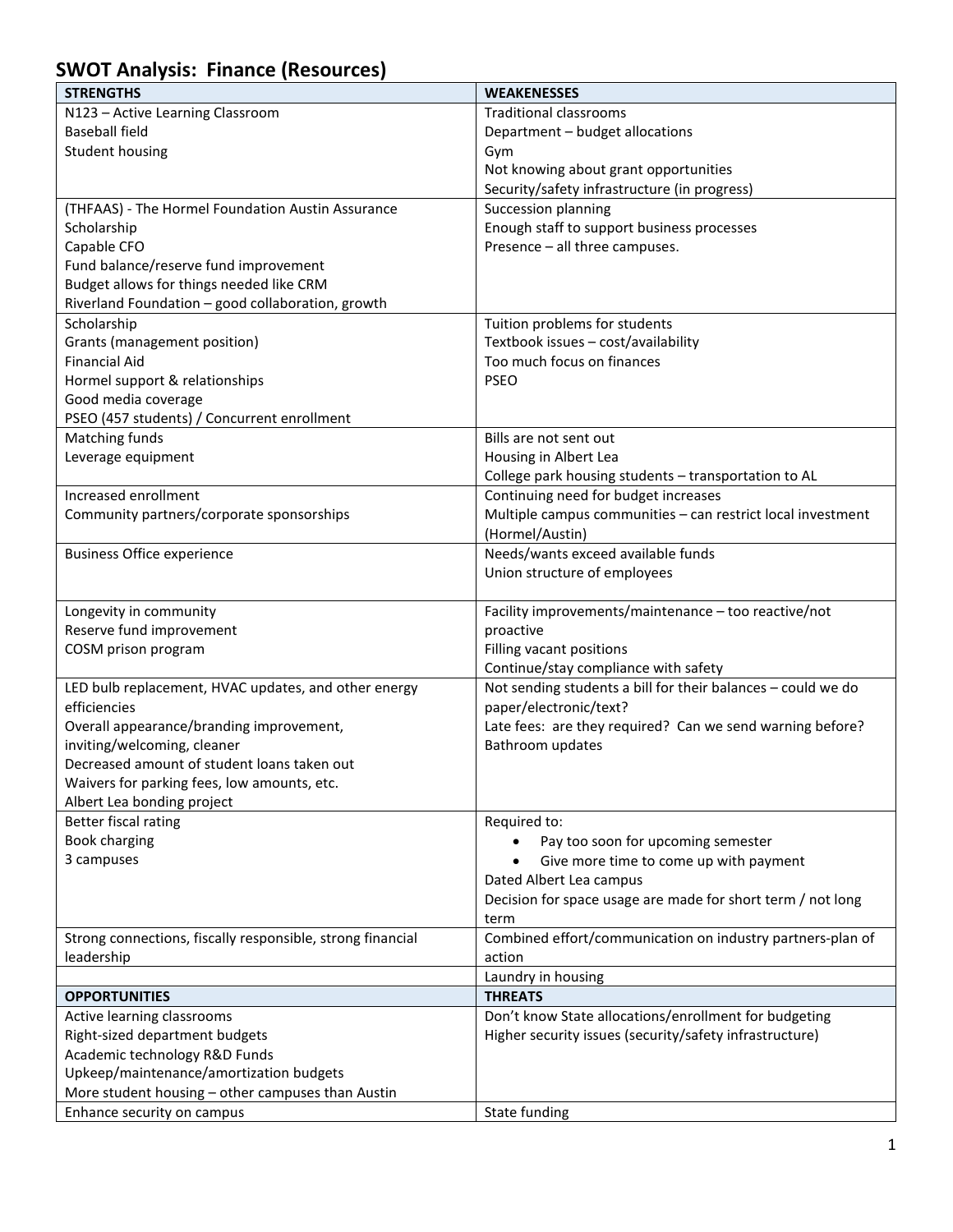| Strategic on grants we apply for                               | Inflation - cost of things going up                     |
|----------------------------------------------------------------|---------------------------------------------------------|
| Create/mirror partnerships like THFAAS in Albert Lea and       | <b>Enrollment decline</b>                               |
| Owatonna                                                       | Low unemployment                                        |
| Corporate sponsors                                             | Others with innovative programs                         |
| Increased enrollment/impact on budget                          | Economy                                                 |
| More financial support for students                            | Changing demographics                                   |
| Changing demographics/growth in minority or non-trad           |                                                         |
| Replace old lights with LED lights                             | Dropping classes for low enrollment                     |
|                                                                | Student going on-line to find other classes             |
| New partnerships                                               | Unplanned/unexpected expenses                           |
| Community support & awareness                                  | Legislative/policy changes                              |
| EL courses to accommodate increased diversity & retention      | Competition between Higher Ed institutions              |
| State funding - leveraged equipment                            | State funding - i.e. recession                          |
| FlexPace - online                                              | Demographics - enrollment                               |
|                                                                | African swine fever - Hormel stock                      |
|                                                                | Equipment/facilities issues                             |
|                                                                | Health care cost                                        |
|                                                                | Industry pay structure                                  |
| Strategic hiring practices                                     | Major structural repairs cost                           |
| More proactive with facility improvements & maintenance        | Employee burn-out / leaving employment                  |
| Grants/funding proposals                                       | Loss of FT                                              |
|                                                                | Injury or lawsuits                                      |
| Buy futures for utilities to keep costs low/steady             | FBM impacts from state of farming economy/tuition rates |
| Expanding opportunities for external and industry partnerships | Demographics of K-12 students potentially leading to    |
| in Owatonna, Albert Lea and surrounding areas.                 | decreased enrollment                                    |
|                                                                | Low unemployment rates/student not finishing/enrolling  |
|                                                                |                                                         |
| Bonding in Albert Lea                                          | Lower high school graduation rates                      |
| 3 campuses                                                     |                                                         |
| Find ways to increase the number of students applying for      |                                                         |
| scholarships                                                   |                                                         |
| Send bills in the mail to students to receive payment          |                                                         |
| Enrollment, programs, grants, business partnerships            | State funding, enrollment                               |
| Comfy/cozy spots                                               | Competition with other campuses                         |
| Starbucks/Caribou                                              | More housing & events needed.                           |
| More things to do/student life                                 |                                                         |
| Skyway between buildings                                       |                                                         |
| Charging stations/WiFi hot spots                               |                                                         |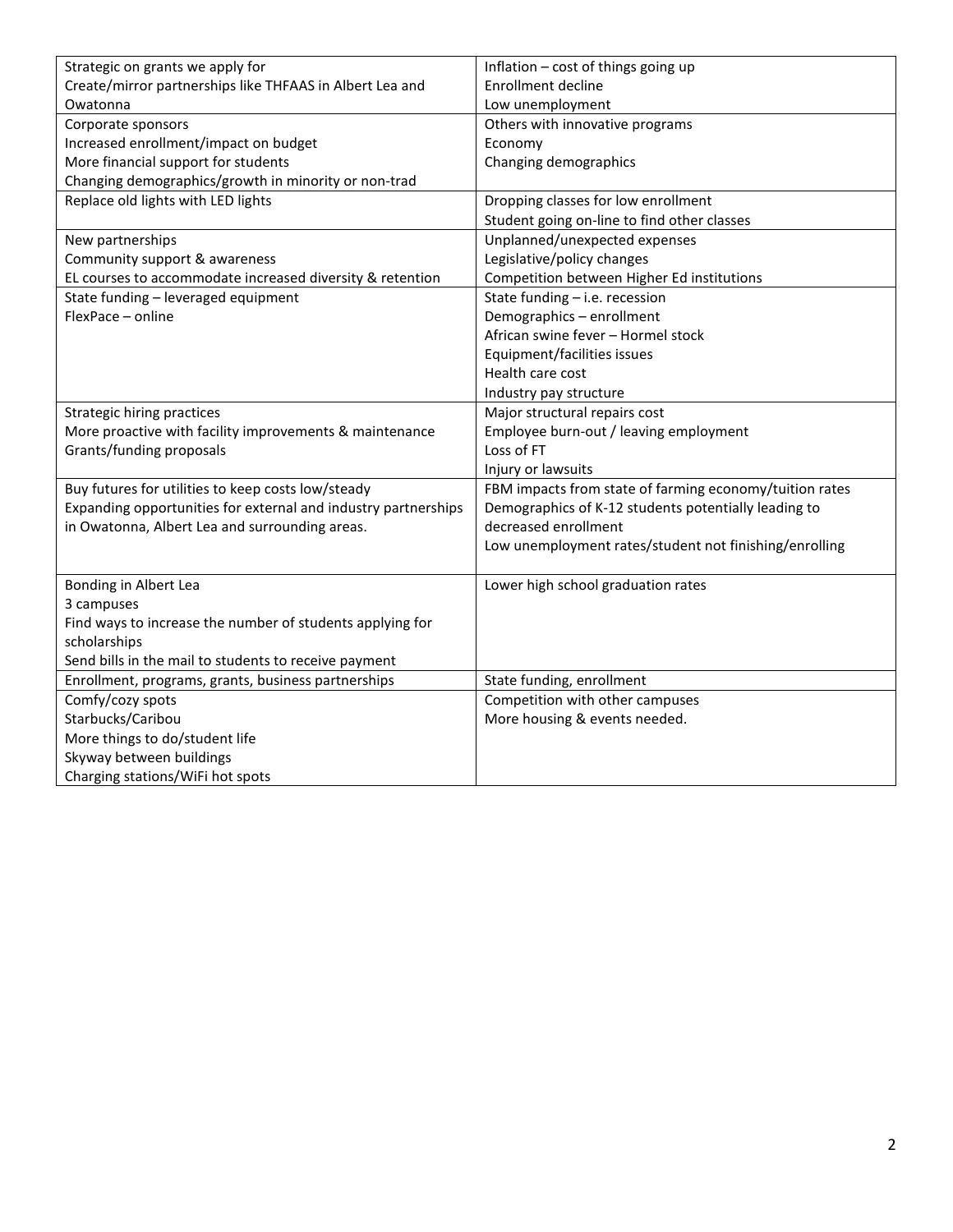## **SWOT Analysis: People**

| <b>STRENGTHS</b>                                                    | <b>WEAKNESSES</b>                                                |
|---------------------------------------------------------------------|------------------------------------------------------------------|
| Departmental continuing ed. / prof. development                     | More counselors - support mental health needs, coverage at       |
| College-wide engagement                                             | all campuses                                                     |
| More advisors                                                       | Limited accessibility services - including career tech           |
|                                                                     | Local media coverage                                             |
|                                                                     | Consistency among supervisors (some promote involvement in       |
|                                                                     | committees, search teams and special events while others         |
|                                                                     | discourage participation).                                       |
|                                                                     | Communication regarding current staffing (hires, retirements,    |
|                                                                     | etc.)                                                            |
| History - longevity                                                 | Overloaded with extra assignments - "burnout" increase in        |
| Open to new ideas - innovation                                      | responsibility                                                   |
| New faculty support; onboarding                                     | Not prepared for our changing student population                 |
| Austin community relations - ABE, Workforce presence,               | Not utilizing all opportunities in OW                            |
| (science in schools, mentoring, Hormel scholarships)                | Albert Lea available space                                       |
| Albert Lea - robotics, industry relationships for tech programs,    | Not enough time for professional development / continue          |
| accreditation of electrical program                                 | learning                                                         |
| Diverse sets of knowledge/strengths among faculty and staff         | Not always the right tech to use time efficiently                |
| Helpful, motivated, qualified faculty                               | Lack of full engagement in mission                               |
| Diversity                                                           | Community                                                        |
| Recruit students                                                    | Lack of state financial support                                  |
| Accessible campuses                                                 |                                                                  |
| Interaction with Hormel Foundation                                  |                                                                  |
| Concurrent/PSEO                                                     |                                                                  |
| Small departments means better communication<br>Multiple locations  | Program budgets                                                  |
| Knowledgeable staff - many are directly from industry               | Last minute hiring process<br>Facilities kept up                 |
|                                                                     | Realistic budgeting                                              |
|                                                                     | Faculty often has to perform tasks outside their skillset        |
| Supportive supervisor                                               | Communication                                                    |
| Ideas are listened to                                               | Instability of leadership (might have stabilized now)            |
| Staff mentoring                                                     | Updating personnel responsibilities and their locations          |
| Caring, dedicated, collaborative, skilled, friendly, helpful staff. | Obtaining & retaining skilled faculty                            |
|                                                                     | Competitive wages<br>$\bullet$                                   |
|                                                                     | Shortage<br>$\bullet$                                            |
|                                                                     | New employee onboarding<br>$\bullet$                             |
|                                                                     | Are there enough faculty to deliver STEM courses?                |
|                                                                     | Cancelling because of small class                                |
| Owatonna & AL - family environment                                  | 3 separate campuses                                              |
| Staff & faculty care about each student's needs                     | Talking to stakeholders                                          |
| Riverland has identified the culture differences                    | Marketing & branding                                             |
| Faculty support center                                              | Onboarding for new staff - don't have                            |
| Community engagement & involvement                                  | No staff support center                                          |
| Program initiatives                                                 | Insufficient time for faculty to be engaged outside of classroom |
| RiverDays                                                           | Uniting all three campuses                                       |
| Student focused                                                     |                                                                  |
| Small campus size - # of people                                     |                                                                  |
| <b>Employee Conversations</b>                                       |                                                                  |
| Longevity of staff                                                  | Consistency among supervisors (some promote involvement in       |
| Opportunities to be involved                                        | committees, search teams and special events while others         |
| Investment in employees by the college (PD and continuing           | discourage participation).                                       |
| education)                                                          | Communication regarding current staffing (hires, retirements,    |
| Wellness committee                                                  | etc.)                                                            |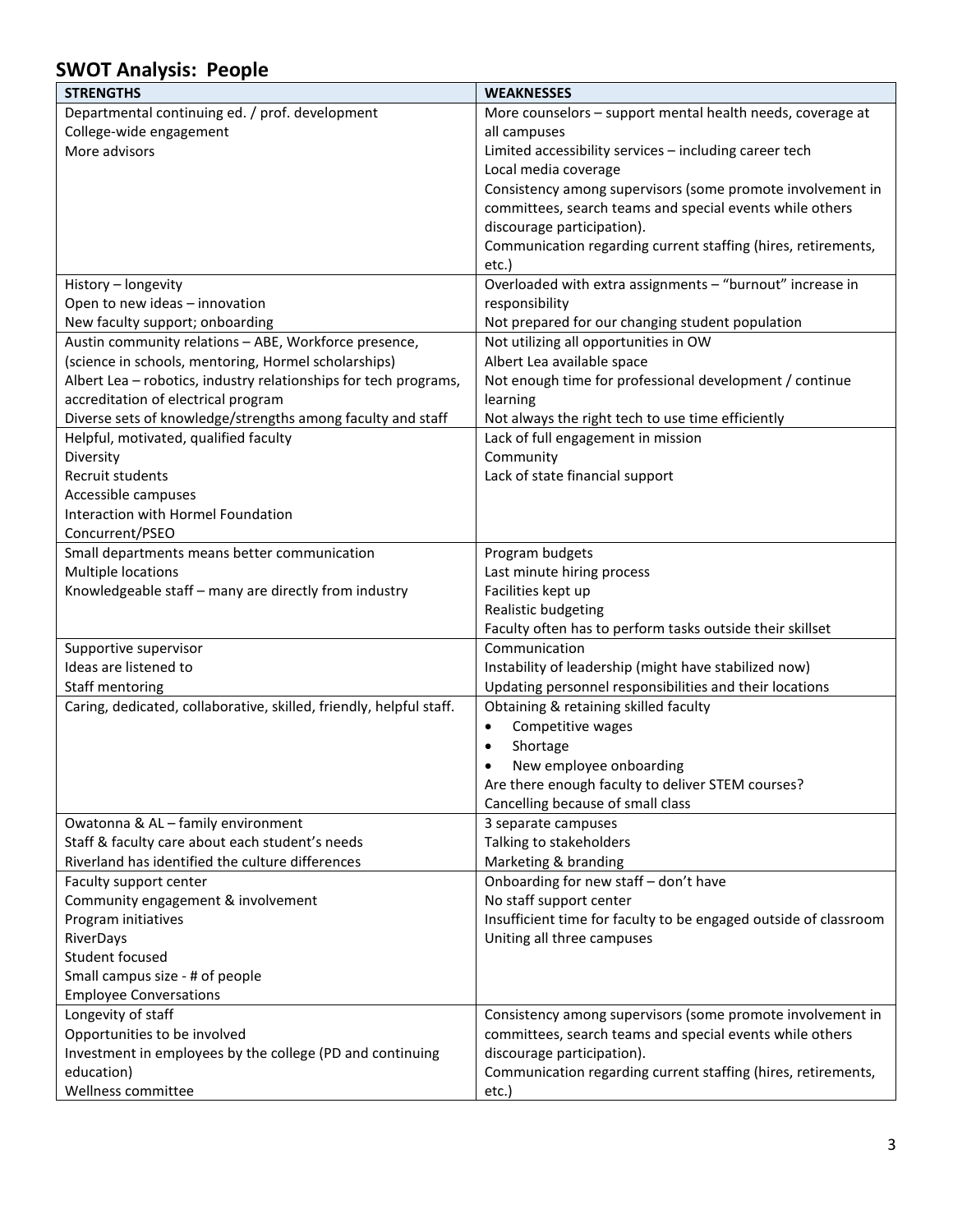| Employee Engagement for small things that mean a lot is<br>improving. Thank you Administration for the couple of hours<br>off leading into a holiday or the opportunity for Summer Hours.<br>Even the smallest things create such a difference. |                                                             |
|-------------------------------------------------------------------------------------------------------------------------------------------------------------------------------------------------------------------------------------------------|-------------------------------------------------------------|
| Value others - food pantry<br>Great counselors                                                                                                                                                                                                  | More student life for people on campus                      |
| <b>OPPORTUNITIES</b>                                                                                                                                                                                                                            | <b>THREATS</b>                                              |
| Improve safety & security processes                                                                                                                                                                                                             | Finding qualified faculty & staff                           |
| Engagement opportunities                                                                                                                                                                                                                        | Dependence on part-time/adjunct faculty                     |
| Social worker/mental health specialist                                                                                                                                                                                                          |                                                             |
| Diverse hiring to match student population                                                                                                                                                                                                      |                                                             |
| Using technology to connect - better use of time                                                                                                                                                                                                | High administrative turnover = instability, learning curve, |
| Learning to empower employees to use their strengths                                                                                                                                                                                            | defending/explaining, programs                              |
|                                                                                                                                                                                                                                                 | <b>Distrust</b>                                             |
|                                                                                                                                                                                                                                                 | Punitive instead of collaboration (climate)                 |
| OW - identify industry partners                                                                                                                                                                                                                 | Economy                                                     |
| Develop partnership with ABE (ESLA, developmental ed.                                                                                                                                                                                           | OW needs strengthening & other colleges with same/similar   |
| working group)                                                                                                                                                                                                                                  | programs nearby (MSU, SCC, RCTC)                            |
| AL - new bonding bill - opportunity to expand                                                                                                                                                                                                   | Long hiring process - losing candidates                     |
| <b>Hormel Grants</b>                                                                                                                                                                                                                            | Pushing students into 4 year programs                       |
| Increased focus on trade programs                                                                                                                                                                                                               |                                                             |
| PSEO concurrent to recruit for Riverland                                                                                                                                                                                                        |                                                             |
| Job market                                                                                                                                                                                                                                      | Downturn in the economy                                     |
| Better cooperation from stakeholders                                                                                                                                                                                                            | Declining class sizes                                       |
|                                                                                                                                                                                                                                                 | Others have better marketing and larger budgets             |
|                                                                                                                                                                                                                                                 | Inconsistent funding                                        |
|                                                                                                                                                                                                                                                 | Low/negative enrollment                                     |
| Fresh ideas with new employees<br>Updating and adding programs                                                                                                                                                                                  | Attrition through retirement, loss of experience            |
| Mentorships - retired faculty?                                                                                                                                                                                                                  | Money                                                       |
| Provide courses needed on other campuses and personnel                                                                                                                                                                                          | Rural                                                       |
| Better communication of new hires & staff "fun info" life &                                                                                                                                                                                     |                                                             |
| professional successes                                                                                                                                                                                                                          |                                                             |
| Reaching out to different communities via AL & OW                                                                                                                                                                                               | Staff to cover                                              |
| Cultural events                                                                                                                                                                                                                                 | Instructors to teach between campuses                       |
| More participation in community events on all 3 locations                                                                                                                                                                                       | Not having all programs available at each campus            |
| Instructional designers                                                                                                                                                                                                                         | Decreasing budgets and human resources                      |
| <b>CRM</b>                                                                                                                                                                                                                                      | Competitive market                                          |
| Re-engage Riverland "Live"                                                                                                                                                                                                                      | Recruitment of new employees and retention                  |
| Proactive hiring - succession planning                                                                                                                                                                                                          |                                                             |
| Increase outreach to area public schools                                                                                                                                                                                                        |                                                             |
| Rotate campus for All College Day events                                                                                                                                                                                                        |                                                             |
| Calendar of events that the people put out.                                                                                                                                                                                                     | Staff turnover, back-filling, budgets, and overload         |
| Some event might include staff night at the theater, athletic                                                                                                                                                                                   |                                                             |
| event, pot lucks in different building's, and job swap.                                                                                                                                                                                         |                                                             |
| An idea that I have had that Nuga would give a staff/faculty the                                                                                                                                                                                |                                                             |
| day off and do their work for that day.                                                                                                                                                                                                         |                                                             |
| An employee's name would be drawn from those that                                                                                                                                                                                               |                                                             |
| contribute to the foundation.                                                                                                                                                                                                                   |                                                             |
| New Hires could be handed a card during on-boarding not                                                                                                                                                                                         |                                                             |
| with only the KPI's but with "the elevator pitch".<br>Simply, what do we sell, why should someone buy it (how can                                                                                                                               |                                                             |
| someone buy it - Admissions contact).                                                                                                                                                                                                           |                                                             |
| On-boarding. We could do so much more                                                                                                                                                                                                           |                                                             |
| We do annual reviews for every employee and the immediate                                                                                                                                                                                       |                                                             |
| supervisor expresses what they have done well and what they                                                                                                                                                                                     |                                                             |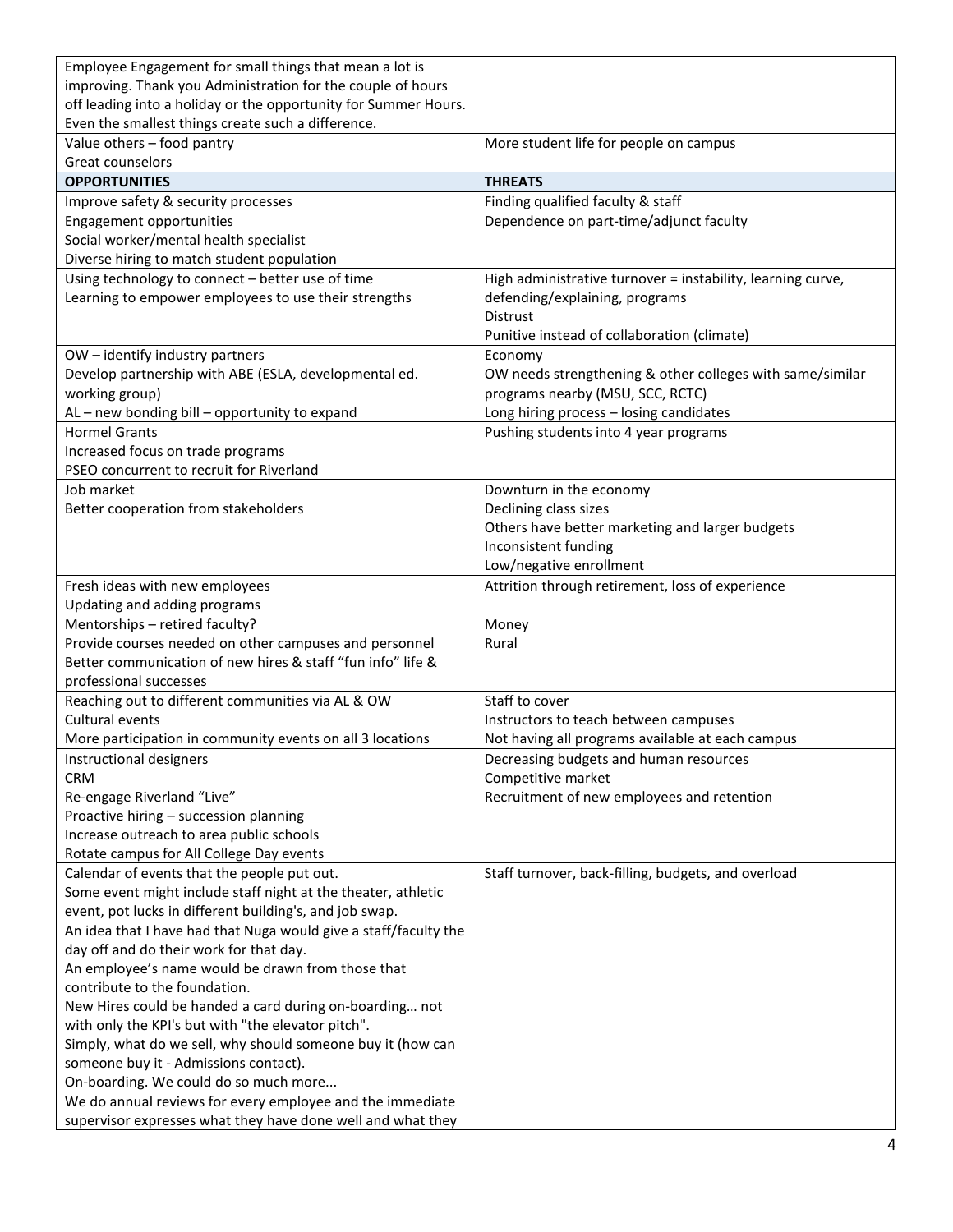| can improve on. However, one thing that has always puzzled     |                          |
|----------------------------------------------------------------|--------------------------|
| me is if a main percentage of a supervisors' time is spent     |                          |
| supervising how come no feedback is ever asked of those        |                          |
| that the person supervises regarding how they are doing? The   |                          |
| supervisor's supervisor is making all the judgement and        |                          |
| especially now with the leadership changes, the employees      |                          |
| cannot contact their supervisor's supervisor regarding any     |                          |
| concerns so I feel like our (non-supervisor employee) concerns |                          |
| are not being heard. The supervisors are not getting evaluated |                          |
| correctly or holistically on that aspect of their job.         |                          |
| Text or call vs. email students (alerts)                       | Mental health            |
| Promote counselors better so students know what they do.       | Not enough school spirit |
| Female counselor                                               |                          |

## **SWOT Analysis: Market (Outreach)**

| <b>STRENGTHS</b>                                             | <b>WEAKNESSES</b>                                          |
|--------------------------------------------------------------|------------------------------------------------------------|
| Online program and students                                  | Declining support of QM courses (renewals)                 |
| <b>Quality Matters courses</b>                               | No presence in high schools (as a potential post-secondary |
| Increase in high school partnerships includes concurrent     | option after graduation)                                   |
| enrollment                                                   | Online program                                             |
|                                                              | <b>Quality Matters courses</b>                             |
| Increased enrollment                                         | Increase marketing?                                        |
| Partnerships - Kibble, DeWalt, WSU                           | Funding shortfalls. Deferred maintenance.                  |
| Increased outreach to students of diversity                  |                                                            |
| H.S. - Adult learners - business & industry / reach multiple | Diminishing traditional HS #'s                             |
| groups                                                       | Expand area of focus beyond Austin. More HS beyond         |
| Scholarships - all including The Hormel Foundation Austin    | demographic area                                           |
| Assurance Scholarship (THFAAS)                               | Transportation between campuses not available              |
| Concurrent/PSEO enrollments                                  | No housing in Albert Lea/Owatonna                          |
| Comprehensive workforce solutions (customized training       | Traditional students / 4 year college "stigma"             |
| collaboration) reaches larger area                           | Home town "stigma" - educate parents                       |
| Waseca program (COSM - find more                             |                                                            |
| Yearlong scheduling                                          | Have faculty & staff represent student demographics        |
| PSEO & concurrent HS students                                |                                                            |
| Industry needs                                               |                                                            |
| Diverse programs offered                                     |                                                            |
|                                                              |                                                            |
| <b>Technical programs</b>                                    | Lack of TRIO support for other campuses                    |
| ESLA program                                                 | Divided resources between campuses:                        |
| 3 communities                                                | Human/Program/Building                                     |
| Affordable                                                   | Lack of community awareness                                |
| Small class sizes                                            | Myth that we are 13 <sup>th</sup> grade                    |
| 2+2 programs                                                 | Course transfer information                                |
| Community support                                            |                                                            |
| Collaboration with business for tech programs                |                                                            |
| Albert Lea bonding                                           | Outreach to communities outside of Austin, Albert Lea,     |
| Year-round registration                                      | Owatonna (schools)                                         |
|                                                              | Involvement with business clubs                            |
|                                                              | Hard to predict (enrollment)                               |
|                                                              | Ignores retention (current market)                         |
| FlexPace                                                     | <b>Retention rates</b>                                     |
| Honors program                                               | Owatonna area support                                      |
| Engaged advising - individual student focus                  |                                                            |
| Website                                                      | Better/replaced signage (OW)                               |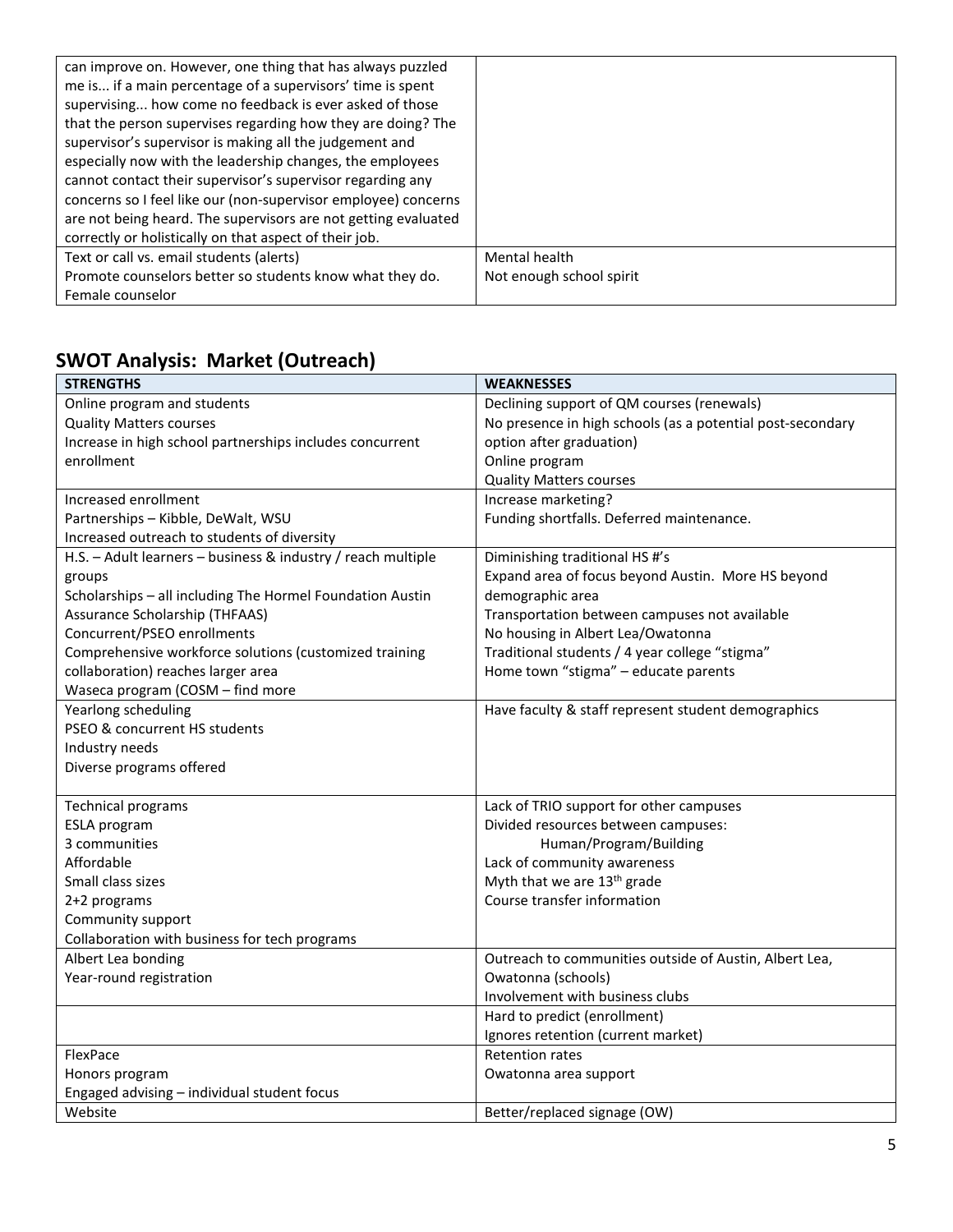| Signage                                                      | Growth of marketing dept. (more employees - FT)                 |
|--------------------------------------------------------------|-----------------------------------------------------------------|
| Safe/comfortable place (security)                            | Getting/reaching out to media                                   |
| Program collaboration with other colleges (4-year)           | Growing connections with K-12                                   |
| Student focus programming and funding:                       | Advisory members-being intentional about who is on them         |
| CRM, Reconnect, Austin Assurance, Concurrent, ICAP, Be Your  | Communication of changes in contact person for specific         |
| <b>Best</b>                                                  | departments both internally and externally                      |
| Strong social media presence                                 | Campus promotion and exposure                                   |
| Web Site development                                         | Not accessible to working adults                                |
| Multiple delivery systems                                    |                                                                 |
| <b>Engaged advising</b>                                      |                                                                 |
|                                                              |                                                                 |
| Adding enrollment specialist in Albert Lea and Owatonna      |                                                                 |
| Advertise college:                                           |                                                                 |
| Program offered<br>$\circ$                                   |                                                                 |
| Career days<br>$\circ$                                       |                                                                 |
| Public is better than current student advertising<br>$\circ$ |                                                                 |
| <b>OPPORTUNITIES</b>                                         | <b>THREATS</b>                                                  |
| Strengthen HS partnerships                                   | Online program                                                  |
| Intermediate/middle school presence (career day)             | <b>Quality Matters courses</b>                                  |
| ELL/ESL pathways                                             | We have been a QM leader, will we fall behind?                  |
| ABE alignment                                                | NACEP accreditation may impact concurrent enrollment            |
| Owatonna relationships (i.e. Owatonna Forward)               |                                                                 |
| Fully online programs                                        |                                                                 |
| Interstate signage - Owatonna                                | Online competition                                              |
| Mobile welding trailer                                       | Competing with factory jobs - no debt for education             |
| Develop more partnerships                                    | Cost                                                            |
| Educating our communities with what we have to offer         | Close proximity to other higher Ed schools                      |
| Increase advertising - billboard Owatonna                    |                                                                 |
| Building stronger relationships with area schools            |                                                                 |
| Hormel Foundation to expand to other communities             | Economic changes/funding sources                                |
| Other industry to follow lead of Hormel                      | Competition with other institutions - students                  |
| Collaboration with other institutions                        |                                                                 |
| Different means of delivering instruction                    |                                                                 |
| Engage students earlier in HS (middle school)                |                                                                 |
| STEM/R-Step                                                  | Declining potential student base                                |
| Assurance (Austin)/Hormel)                                   |                                                                 |
| <b>Industry Partnerships</b>                                 |                                                                 |
| High demand in tech career                                   | Online schooling                                                |
| Close proximity to job opportunities                         | Increased student loan debt                                     |
| More collaboration with industry & college partners          | Funding                                                         |
| Dispel the community college myth                            |                                                                 |
| Go after first generation, low income students               |                                                                 |
| Concurrent pipeline of students                              | Perception that higher Ed needs to be a 4-year university.      |
| Transfer pathway programs                                    |                                                                 |
| Promote TRIO services                                        |                                                                 |
| Refine assurance process to increase share of college ready  | Fewer students ready to enter college & do college level work - |
| students                                                     | no college skills                                               |
| Look at current and previous markets - still servicing these | <b>Economic conditions</b>                                      |
| markets, should we continue, should we put more into them    |                                                                 |
| Increase 2+2 programs offered here.                          |                                                                 |
| More FlexPace programs                                       | Low unemployment                                                |
| <b>ESLA students</b>                                         |                                                                 |
|                                                              | Online learning market share                                    |
| Under prepared students                                      | Declining HS population                                         |
| Transfer pathways                                            | Continue spending on negative revenue programs                  |
| More Zoom based courses                                      | Hiring students before they finish                              |
| <b>Career Tech education</b>                                 |                                                                 |
| Stacked certificates                                         |                                                                 |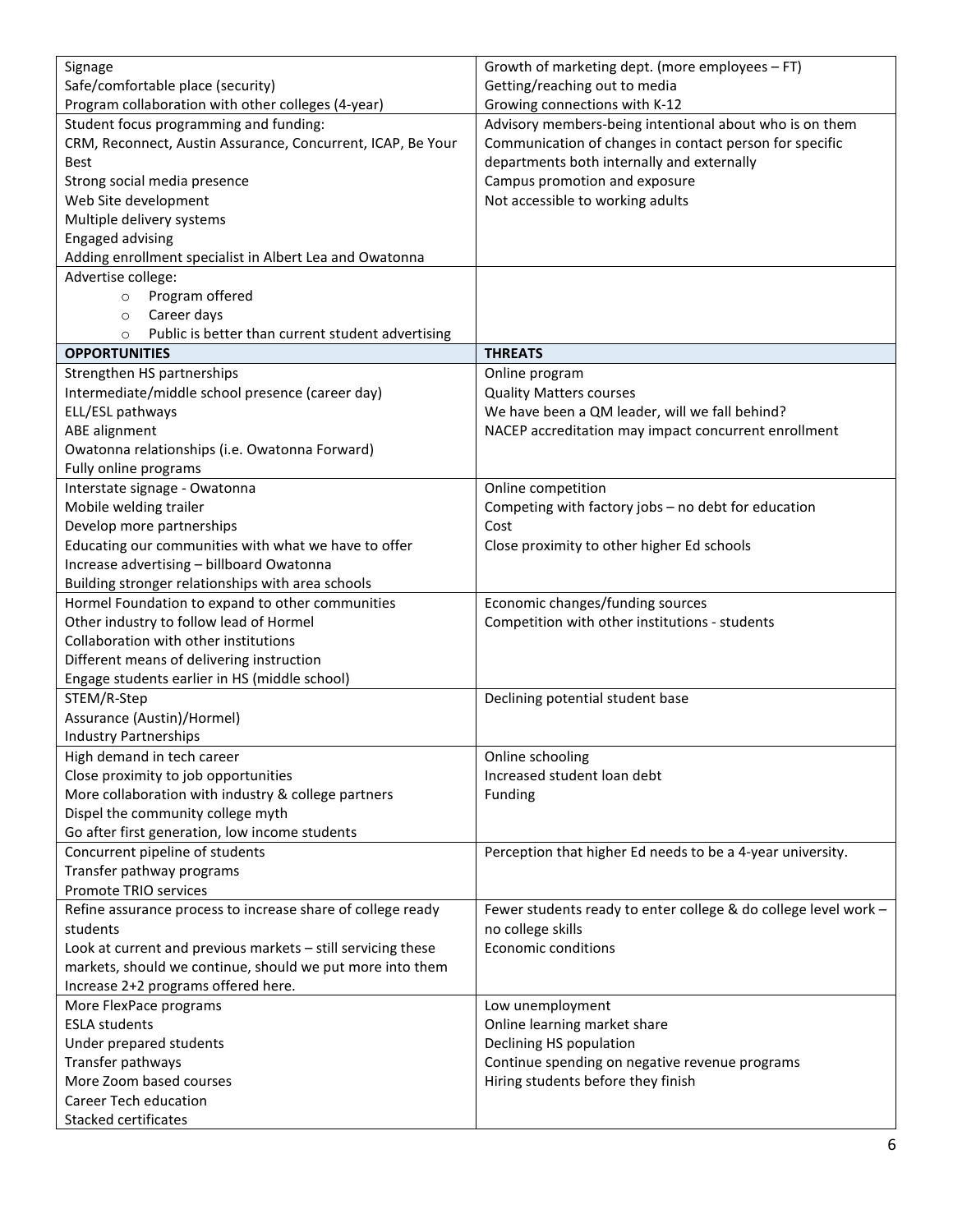| Growing connections with K-12                                 | Campus specialization             |
|---------------------------------------------------------------|-----------------------------------|
| Community organizations / 20/20 (grow collaborations / better | Increasing isolation              |
| programs / degree                                             |                                   |
| Center for Agriculture and Food Science Technology            | Change in market and demographics |
| Promotion of MA program                                       | Small high school class sizes     |
| Promotion of programs in all three communities                |                                   |
| Civic involvement in all three communities                    |                                   |
| Part-time, Night/Weekend schedule for classes and support     |                                   |
| Better communications with current students – treat them as a |                                   |
| market                                                        |                                   |
| More school spirit                                            |                                   |
| More outside events                                           |                                   |
| College discounts in community                                |                                   |
| Transportation for students                                   |                                   |

## **SWOT Analysis: Program**

| <b>STRENGTHS</b>                                               | <b>WEAKNESSES</b>                                             |
|----------------------------------------------------------------|---------------------------------------------------------------|
| Student Success Center provides good support                   | More program showcases like Ag Summit                         |
| Job placement                                                  | More PR in the county/surrounding areas                       |
| Ag Summit                                                      | College-supported outreach to K-12 systems in area            |
| Concurrent enrollment                                          | Concurrent enrollment does not in & of itself mean a pipeline |
| Hormel partnership/strong partnerships with those already      | to RVRR. Need more than just rely on this.                    |
| established                                                    | Programs don't necessarily have equipment/supplies needed     |
| Knowledgeable faculty/experienced faculty                      | to be "Best in Class"                                         |
|                                                                | Enrollment in programs                                        |
| Easy transfer into                                             | Outdated course offering                                      |
| Assigned advisors, engaged advising model                      | Textbook issues                                               |
| <b>Engaged faculty</b>                                         | Online/face to face course balance                            |
| Faculty/advising collaboration                                 |                                                               |
| Online orientation                                             |                                                               |
| Early Alert                                                    |                                                               |
| Strong academic assessment model                               | Not providing advising to concurrent students                 |
| Brightspace collaboration site for first year experience       | Management of student communication                           |
| Transfer of credits                                            | Lack of career classes for concurrent students                |
| Online classes offered here at Riverland                       |                                                               |
| ITV equipment improvements                                     |                                                               |
| AL Transportation, Trade, & Ed Center                          | Slow to change (decision-making is slow)                      |
| Online learning (robust)                                       | Still operate in a traditional mindset - don't offer block    |
| Industry partners (strong)                                     | scheduling                                                    |
| <b>THFAAS</b>                                                  | Service Hours! (too traditional - programs and services (i.e. |
| Ability to change/revise program options                       | advising, bookstore, library, etc.)                           |
| Advising boards (active/involved/students)                     | Poor working relationships in OW                              |
| Cost                                                           | Constraints of (union) contracts                              |
| Concurrent                                                     | Outdated technology, facilities, equipment                    |
| 3 sites/3 communities to meet needs                            | Communication (response time)                                 |
|                                                                |                                                               |
| Community involvement                                          | <b>Budget &amp; Financing</b>                                 |
| Simulation labs - LAWE, AG, NURS                               | Translating international degrees                             |
| 1:1 tours; appointments                                        | Media & marketing - fairs, commercials, etc.                  |
| ABE at Riverland                                               | Appreciation within departments                               |
| <b>PSEO</b>                                                    |                                                               |
| Diversity                                                      |                                                               |
| Expertise                                                      |                                                               |
| Success, retention, recruitment, communication, outreach, life | Forced to take course/required                                |
| skills, employment                                             | Do they need it?                                              |
|                                                                | Faculty numbers                                               |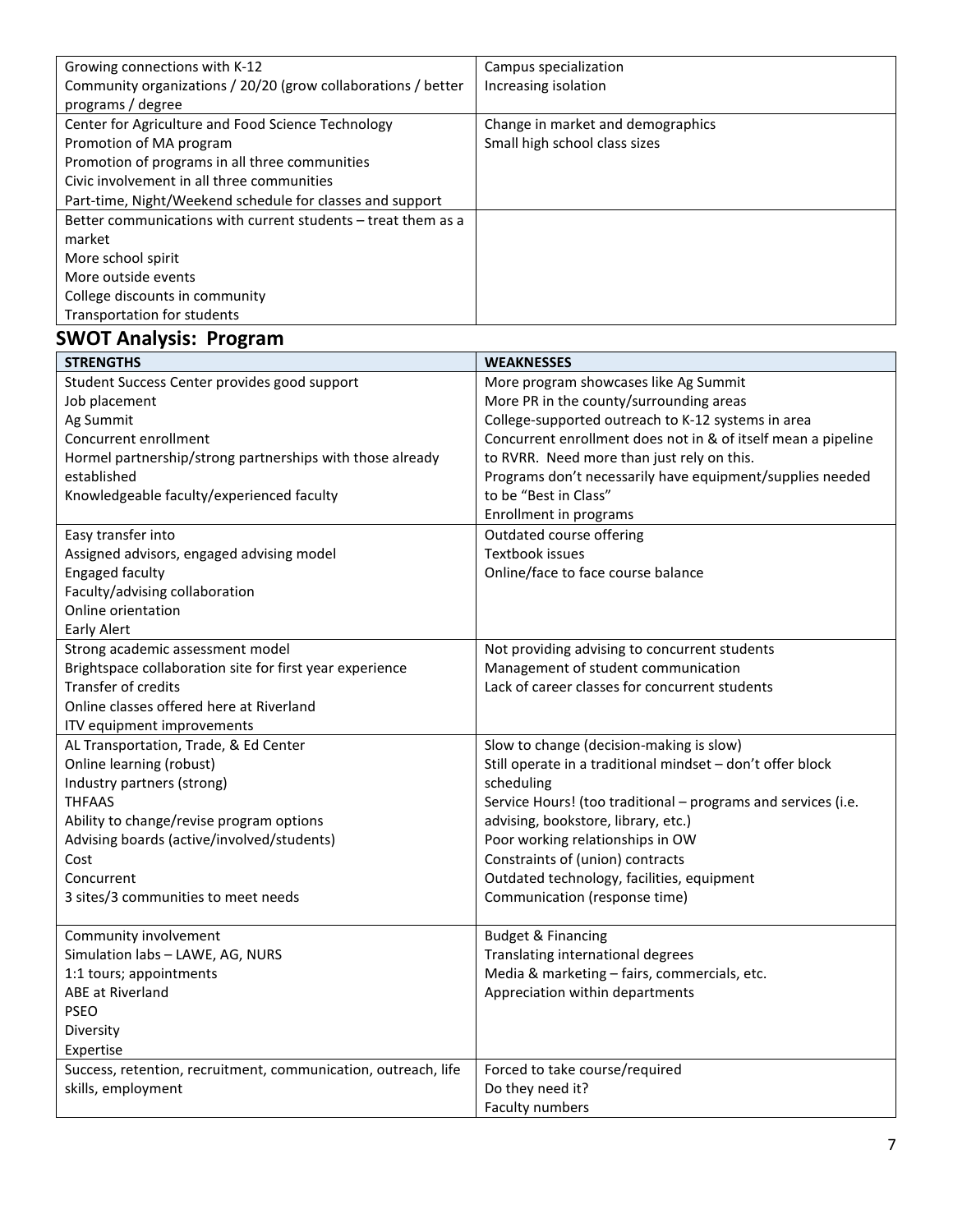|                                                                | <b>Training hours</b>                                                   |
|----------------------------------------------------------------|-------------------------------------------------------------------------|
|                                                                | Resources                                                               |
|                                                                | Does it fit into all programs                                           |
|                                                                | Little library component                                                |
| First year experience                                          | Part-time programs (including career-tech)                              |
| TRIO, BYB                                                      | Online & flexible programs                                              |
| Partnerships - industry programs, community, AHS,              | PSEO schedule in OHS conflicts with music (upper level 11 <sup>th</sup> |
| concurrent, ABE, Workforce                                     | grade)                                                                  |
| Food pantry                                                    | Services for adult learners (nights/weekends) & affordable              |
| PTK & other student organizations                              | childcare                                                               |
| Honors, FlexPace                                               | Communication of service options to current students                    |
|                                                                | (orientation on steroids)                                               |
|                                                                | Spring start (make more of a big deal)                                  |
|                                                                | Credit for Prior learning                                               |
|                                                                | Technology pathways                                                     |
|                                                                | Transportation (campus to campus)                                       |
|                                                                | Perception of OW Riverland vs OHS students                              |
| Commitment to excellence                                       | Money to grow programs; accreditation                                   |
| Accreditation, National Standards                              | Getting qualified staff with experience                                 |
| Pathways - connections to 4 year colleges                      | Pay gap - industry/academia                                             |
| Track success data (graduation/work placement), state boards   | Retention of staff/faculty/students                                     |
| Prepare for jobs                                               | Student prep for rigor                                                  |
|                                                                | Access to programs                                                      |
|                                                                | Help for tutoring/language                                              |
| Existing partnerships (St. Scholastica, WSU, MSU, Bemidji 360, | Limited access to "big" partners (radius)                               |
| ABE, AHS, Workforce, etc.)                                     | Not investing enough in programming (space/equipment)                   |
| 1 <sup>st</sup> year experience                                | Focus on Austin/THFAAS, what about other campuses                       |
| Industry - Hormel, McNeilus, Viracon, DeWalt, Bosch            |                                                                         |
| Pipeline grants                                                |                                                                         |
| Addition of CRM,                                               | Keeping pace with industry trends and needs of employers and            |
| Austin Assurance,                                              | industry partners                                                       |
| Concurrent partnerships                                        |                                                                         |
| Housing/student life coordinator.                              |                                                                         |
| Food Pantry - offering                                         | CPRO - all online. Need some face to face                               |
| Men's Athletics                                                | Gen Eds are crowded - or bigger classrooms                              |
| Writing Center is good                                         | Some hybrid classes are too fast paced                                  |
| <b>Tutoring</b>                                                | Spanish classes start too difficult for people who have had no          |
| Online programs are going well                                 | background.                                                             |
| Great pathways                                                 |                                                                         |
| <b>OPPORTUNITITES</b>                                          | <b>THREATS</b>                                                          |
| Community Ed partnerships                                      | Apathy                                                                  |
| Get industry to fund more Ed opportunities for their employees | Lack of PR                                                              |
| More elementary/middle school events like Kids College         | Losing relationships with community partners when RCC                   |
| We need to be an educational leader for our communities -      | staff/faculty retire                                                    |
| reaching out to them to help & lead education                  | Further out planning for events / no las minute stuff - look            |
| Internship opportunities for students with community           | ahead.                                                                  |
| businesses                                                     | We need to have enough /right people working on projects                |
| Better communication with K-12 faculty about summer            | Listen to communication from those involved.                            |
| opportunities at RVRR                                          |                                                                         |
| Grow strongly / well rounded in all disciplines                |                                                                         |
| Improving technology skills                                    | Fully online programs distance from southern MN                         |
| Online orientation                                             |                                                                         |
| Initial successes                                              |                                                                         |
| More evening classes                                           | Online classes at colleges                                              |
| Concurrent counseling                                          | Program review                                                          |
| Program Review                                                 | Advisory committees                                                     |